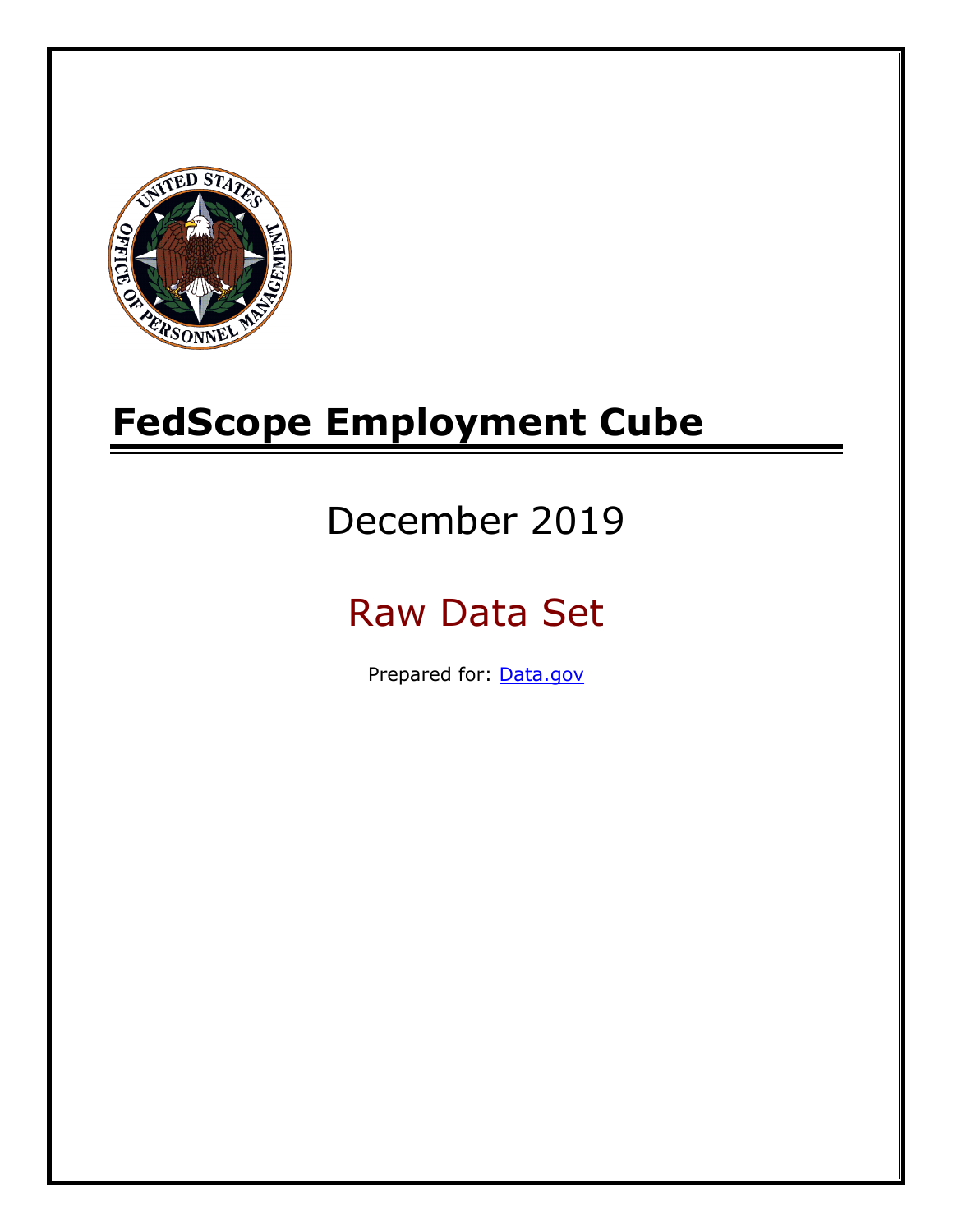FedScope Employment Cube (December 2019)

**Raw Data Set** (http://www.data.gov/)



# **Table of Contents**

| $\mathbf{1}$   | <b>OVERVIEW</b>                                | 3                                          |
|----------------|------------------------------------------------|--------------------------------------------|
| 1.1            | <b>Purpose</b>                                 |                                            |
| 1.2            | <b>Scope</b>                                   |                                            |
| $\overline{2}$ | <b>RAW DATA SET FILE</b>                       | $\begin{array}{c} 3 \\ 3 \\ 3 \end{array}$ |
|                | 2.1 FACTDATA                                   |                                            |
| 3              | <b>DIMENSION TRANSLATIONS FILES</b>            | $\frac{5}{5}$                              |
| 3.1            | Agency                                         |                                            |
| 3.2            | Location                                       | 6                                          |
| 3.3            | Age                                            | $\frac{6}{7}$                              |
| 3.4            | <b>Education Level</b>                         |                                            |
| 3.5            | <b>General Schedule &amp; Equivalent Grade</b> | 8                                          |
| 3.6            | <b>Length of Service</b>                       | 8                                          |
| 3.7            | Occupation                                     | 9                                          |
| 3.8            | <b>Occupation Category</b>                     | 9                                          |
| 3.9            | Pay Plan & Grade                               | 10                                         |
|                | 3.10 Salary Level                              | 10                                         |
|                | 3.11 STEM Occupations                          | 11                                         |
|                | 3.12 Supervisory Status                        | 11                                         |
|                | 3.13 Type of Appointment                       | 12                                         |
|                | 3.14 Work Schedule                             | 12                                         |
|                | 3.15 Work Status                               | 13                                         |
|                | 3.16 Date                                      | 13                                         |
|                | 3.17 Employment                                | 14                                         |
|                | 3.18 Average Salary                            | 14                                         |
|                | 3.19 Average Length of Service                 | 14                                         |
| $\overline{4}$ | <b>DATA DEFINITIONS</b>                        | 15                                         |
| 4.1            | Agency                                         | 15                                         |
| 4.2            | Location                                       | 15                                         |
| 4.3            | Age                                            | 15                                         |
| 4.4            | <b>Education Level</b>                         | 15                                         |
| 4.5            | <b>General Schedule &amp; Equivalent Grade</b> | 15                                         |
| 4.6            | <b>Length of Service</b>                       | 15                                         |
| 4.7            | <b>Occupation</b>                              | 15                                         |
| 4.8            | <b>Occupation Category</b>                     | 15                                         |
| 4.9            | Pay Plan & Grade                               | 16                                         |
| 4.10           | <b>Salary Level</b>                            | 16                                         |
| 4.11           | <b>STEM Occupations</b>                        | 16                                         |
| 4.12           | <b>Supervisory Status</b>                      | 16                                         |
| 4.13           | <b>Type of Appointment</b>                     | 16                                         |
| 4.14           | <b>Work Schedule</b>                           | 16                                         |
|                |                                                |                                            |

**Source**: FedScope [\(https://www.fedscope.opm.gov/\)](https://www.fedscope.opm.gov/) 1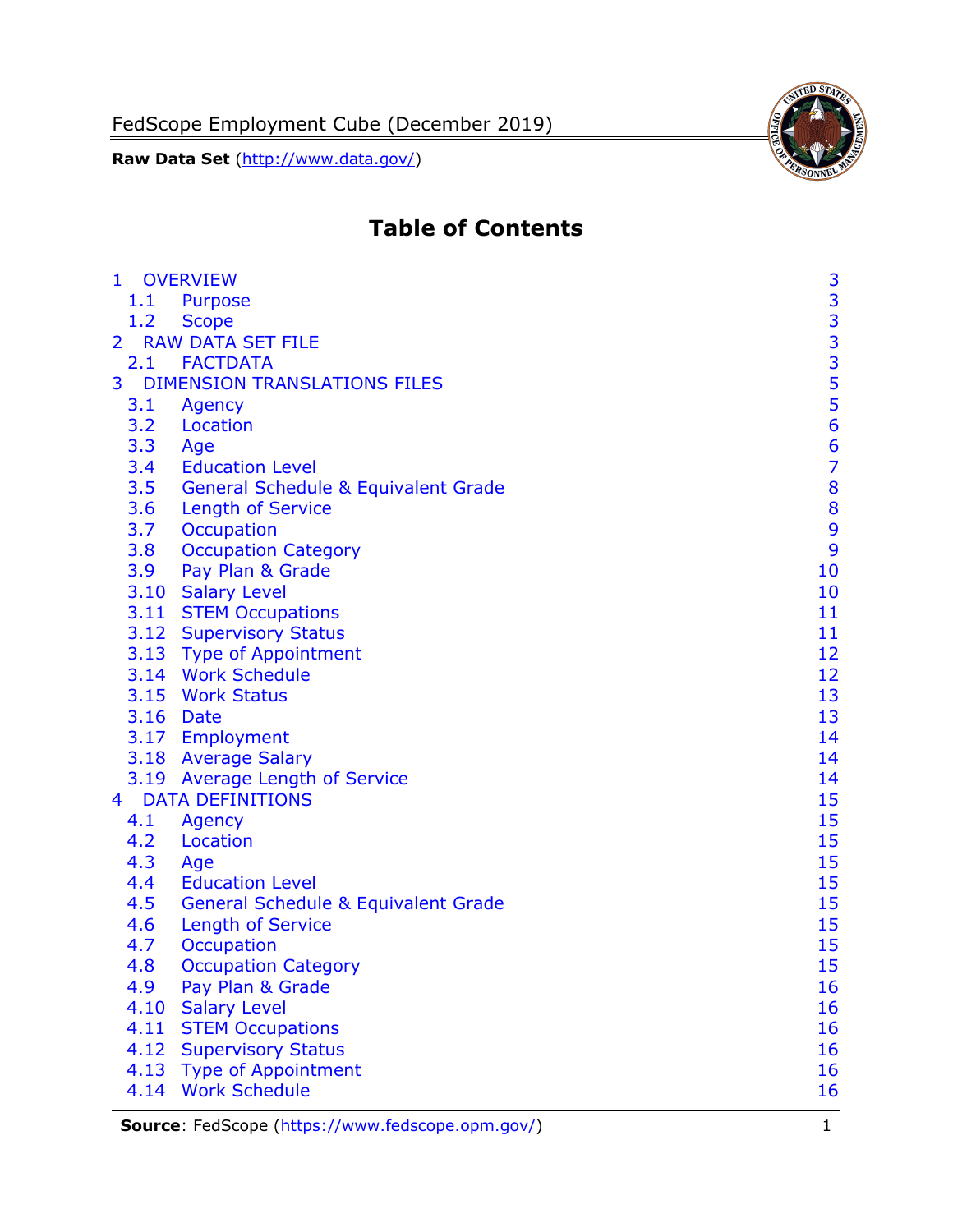FedScope Employment Cube (December 2019) **Raw Data Set** (http://www.data.gov/) 4.15 [Work Status](#page-16-6) 16 4.16 [Date](#page-16-7) 16 and 16 and 16 and 16 and 16 and 16 and 16 and 16 and 16 and 16 and 16 and 16 and 16 and 16 and 16 4.17 [Employment](#page-17-0) 17 4.18 [Average Salary](#page-17-1) 17 4.19 [Average Length of Service](#page-17-2) 17 and 17 5 [APPENDIX](#page-18-0) 18 5.1 [SAS Program to Read Raw Data Sets for Data Analysis](#page-18-1) 18 5.2 [FedScope General Public Web Site](#page-18-2) 18 and 18

## **Listing of Tables**

| Table 2.1: FACTDATA.TXT Record Layout   | 4  |
|-----------------------------------------|----|
| Table 3.1: DTagy.txt Record Layout      | 5  |
| Table 3.2: DTloc.txt Record Layout      | 6  |
| Table 3.3: DTagelvl.txt Record Layout   | 6  |
| Table 3.4: DTedlvl.txt Record Layout    | 7  |
| Table 3.5: DTgsegrd.txt Record Layout   | 8  |
| Table 3.6: DTIoslyl.txt Record Layout   | 8  |
| Table 3.7: DTocc.txt Record Layout      | 9  |
| Table 3.8: DTpatco.txt Record Layout    | 9  |
| Table 3.9: DTppgrd.txt Record Layout    | 10 |
| Table 3.10: DTsallvl.txt Record Layout  | 10 |
| Table 3.11: DTstemocc.txt Record Layout | 11 |
| Table 3.12: DTsuper.txt Record Layout   | 11 |
| Table 3.13: DTtoa.txt Record Layout     | 12 |
| Table 3.14: DTwrksch.txt Record Layout  | 12 |
| Table 3.15: DTwkstat.txt Record Layout  | 13 |
| Table 3.16: DTdate.txt Record Layout    | 13 |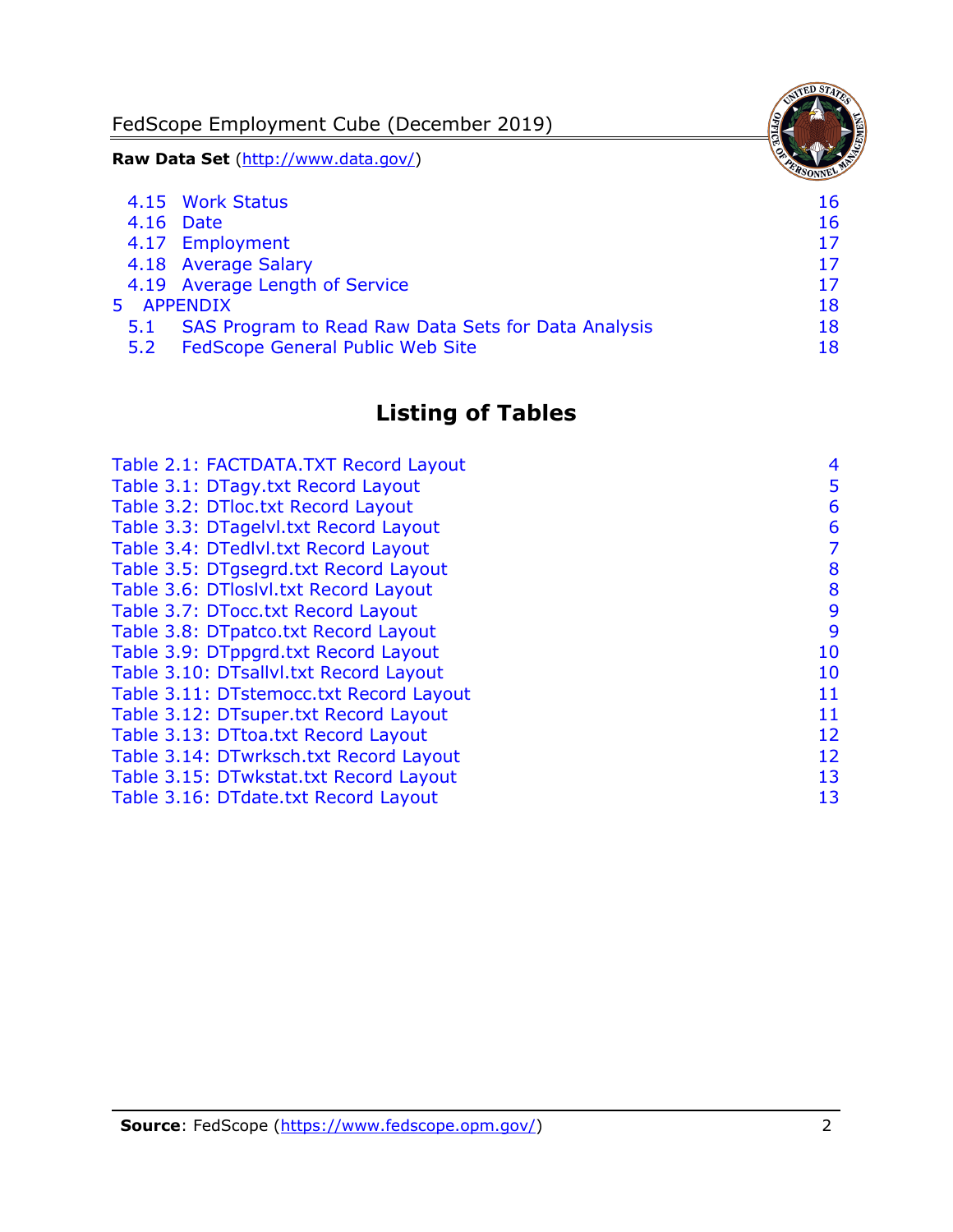

## <span id="page-3-0"></span>**1 OVERVIEW**

#### <span id="page-3-1"></span>*1.1 Purpose*

The purpose of this raw data set is to increase public access to high value, machine readable datasets generated by the U.S. Office of Personnel Management. The FedScope Employment Cube data sets are available via [Data.gov.](http://www.data.gov/)

### <span id="page-3-2"></span>*1.2 Scope*

The scope of this raw data set includes data elements used in the creation of the FedScope Employment Cube [\(https://www.fedscope.opm.gov/\)](https://www.fedscope.opm.gov/). **NOTE**: Starting in FY 2010, the OPM Statistical Data Mart (SDM) is the source for all FedScope data. The SDM is processed data from the Enterprise Human Resources Integration (EHRI) data warehouse. Data is processed on a quarterly basis (i.e. March, June, September and December).

## <span id="page-3-3"></span>**2 RAW DATA SET FILE**

## <span id="page-3-4"></span>*2.1 FACTDATA*

This "**delimited**" (comma separated value (**CSV**)) raw data set provides employee population data as of December 2019. Each column value is separated by a "**comma**" from the next column's value and each row starts a new record. Each record contains 20 data elements. The record layout for FACTDATA.TXT is depicted in [Table 2.1](#page-4-0) below: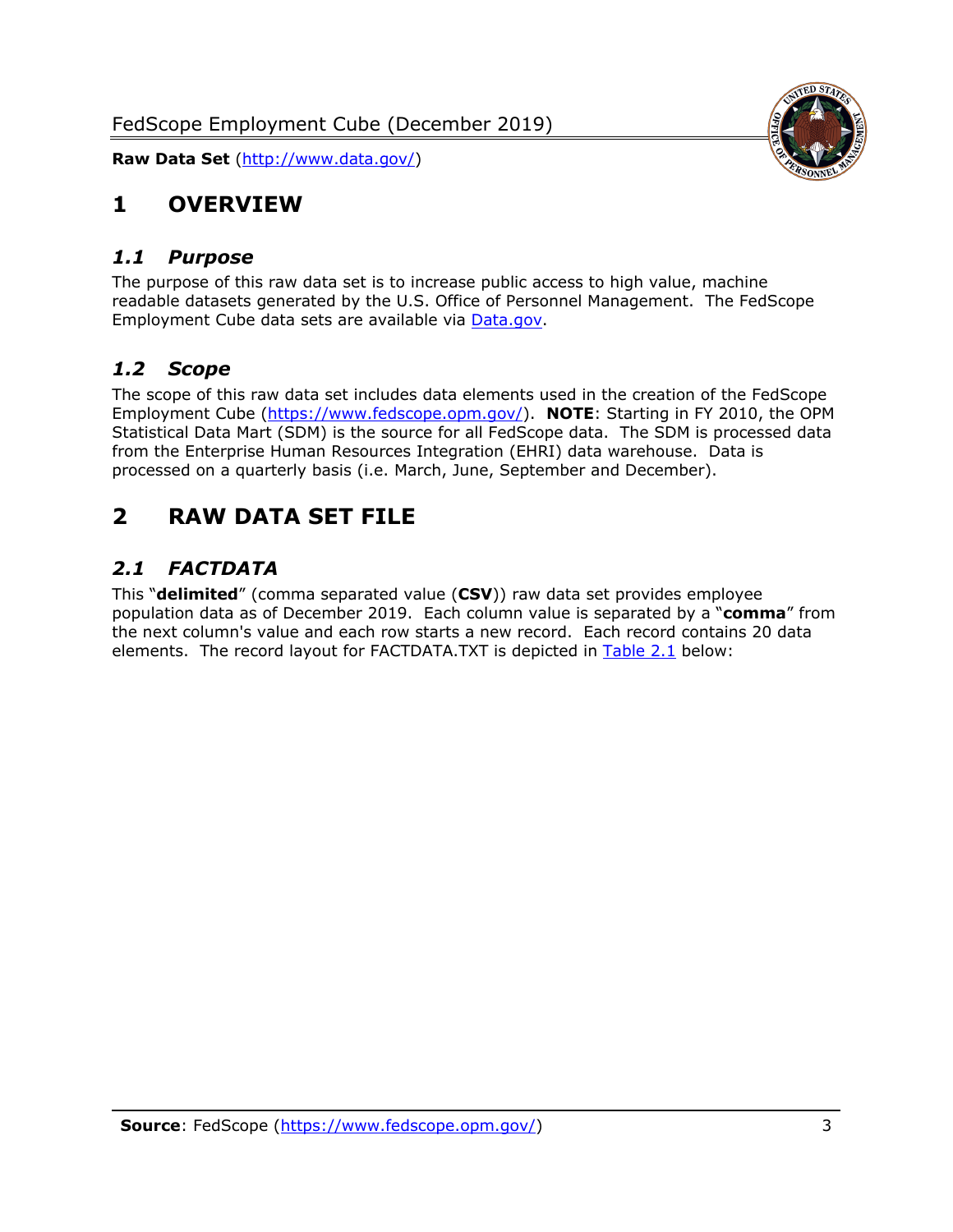

<span id="page-4-0"></span>

| <b>Data</b><br><b>Column</b> | <b>DATA ELEMENT NAME</b>            | <b>CSV</b><br><b>Column</b><br><b>Name</b> | <b>CSV</b><br><b>Column</b><br><b>Format</b> |
|------------------------------|-------------------------------------|--------------------------------------------|----------------------------------------------|
| 1                            | Agency                              | <b>AGYSUB</b>                              | <b>TEXT</b>                                  |
| $\overline{2}$               | Location                            | <b>LOC</b>                                 | <b>TEXT</b>                                  |
| 3                            | Age                                 | <b>AGELVL</b>                              | <b>TEXT</b>                                  |
| $\overline{4}$               | <b>Education Level</b>              | <b>EDLVL</b>                               | <b>TEXT</b>                                  |
| 5                            | General Schedule & Equivalent Grade | <b>GSEGRD</b>                              | <b>TEXT</b>                                  |
| 6                            | Length of Service                   | <b>LOSLVL</b>                              | <b>TEXT</b>                                  |
| 7                            | Occupation                          | <b>OCC</b>                                 | <b>TEXT</b>                                  |
| 8                            | <b>Occupation Category</b>          | <b>PATCO</b>                               | <b>TEXT</b>                                  |
| 9                            | Pay Plan & Grade                    | <b>PPGRD</b>                               | <b>TEXT</b>                                  |
| 10                           | Salary Level                        | <b>SALLVL</b>                              | <b>TEXT</b>                                  |
| 11                           | <b>STEM Occupations</b>             | <b>STEMOCC</b>                             | <b>TEXT</b>                                  |
| 12                           | <b>Supervisory Status</b>           | <b>SUPERVIS</b>                            | <b>TEXT</b>                                  |
| 13                           | Type of Appointment                 | <b>TOA</b>                                 | TEXT                                         |
| 14                           | Work Schedule                       | <b>WORKSCH</b>                             | <b>TEXT</b>                                  |
| 15                           | <b>Work Status</b>                  | <b>WORKSTAT</b>                            | <b>TEXT</b>                                  |
| 16                           | Date (e.g. 201912)                  | <b>DATECODE</b>                            | <b>TEXT</b>                                  |
| 17                           | Employment                          | <b>EMPLOYMENT</b>                          | <b>NUMERIC</b>                               |
| 18                           | Average Salary                      | <b>SALARY</b>                              | <b>NUMERIC</b>                               |
| 19                           | Average Length of Service           | <b>LOS</b>                                 | <b>NUMERIC</b>                               |
|                              | <b>Total Records: 2,131,465</b>     |                                            |                                              |

#### **Table 2.1: FACTDATA.TXT Record Layout**

**NOTE**: If importing this table (data set) into Excel, change the "column data format" for columns 1-17 from "General" to "Text". Columns 18-20 can be imported as "General" data format. In Excel, the "General" data format converts numeric values to numbers. Columns 1-17 are TEXT fields; Columns 18-20 are NUMERIC fields.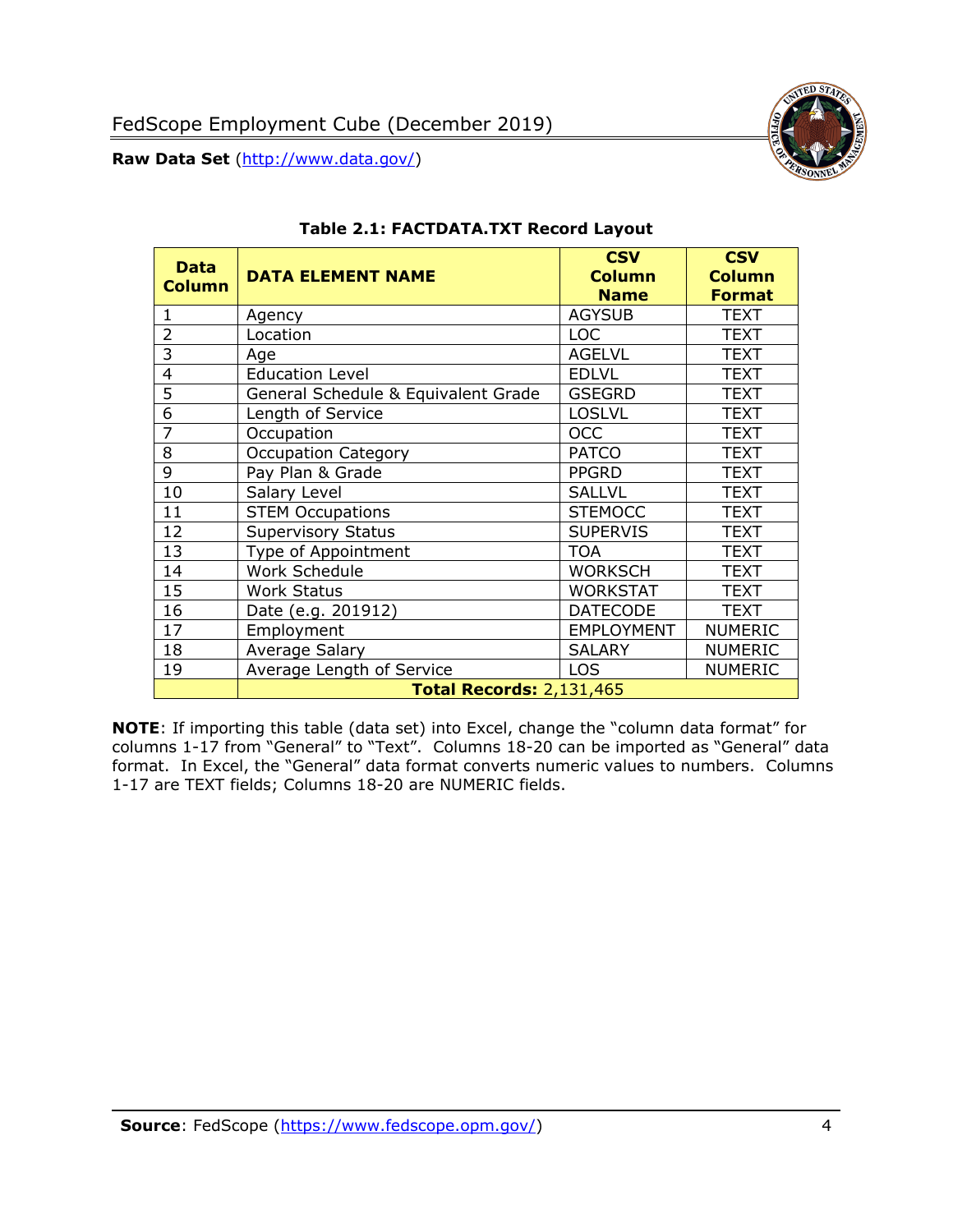

# <span id="page-5-0"></span>**3 DIMENSION TRANSLATIONS FILES**

## <span id="page-5-1"></span>*3.1 Agency*

This "**delimited**" (comma separated value (**CSV**)) data file provides translations for the agency data element contained in the employee population data file (FACTDATA.TXT). See [Table 2.1.](#page-4-0) Each column value is separated by a "**comma**" from the next column's value and each row starts a new record. Each record contains 6 data elements. The record layout for DTagy.txt is depicted in **[Table 3.1](#page-5-2)** below:

<span id="page-5-2"></span>

| <b>Data</b><br><b>Column</b> | <b>DATA ELEMENT NAME</b>       | <b>CSV</b><br><b>Column</b><br><b>Name</b> | <b>CSV</b><br><b>Column</b><br><b>Format</b> |
|------------------------------|--------------------------------|--------------------------------------------|----------------------------------------------|
|                              | Agency Type                    | <b>AGYTYP</b>                              | <b>TEXT</b>                                  |
|                              | <b>Agency Type Translation</b> | <b>AGYTYPT</b>                             | <b>TEXT</b>                                  |
| २                            | Agency                         | AGY                                        | <b>TEXT</b>                                  |
|                              | <b>Agency Translation</b>      | <b>AGYT</b>                                | <b>TEXT</b>                                  |
|                              | Agency Sub element             | <b>AGYSUB</b>                              | <b>TEXT</b>                                  |
| 6                            | Agency Sub element Translation | <b>AGYSUBT</b>                             | <b>TEXT</b>                                  |
| <b>Total Records: 532</b>    |                                |                                            |                                              |

#### **Table 3.1: DTagy.txt Record Layout**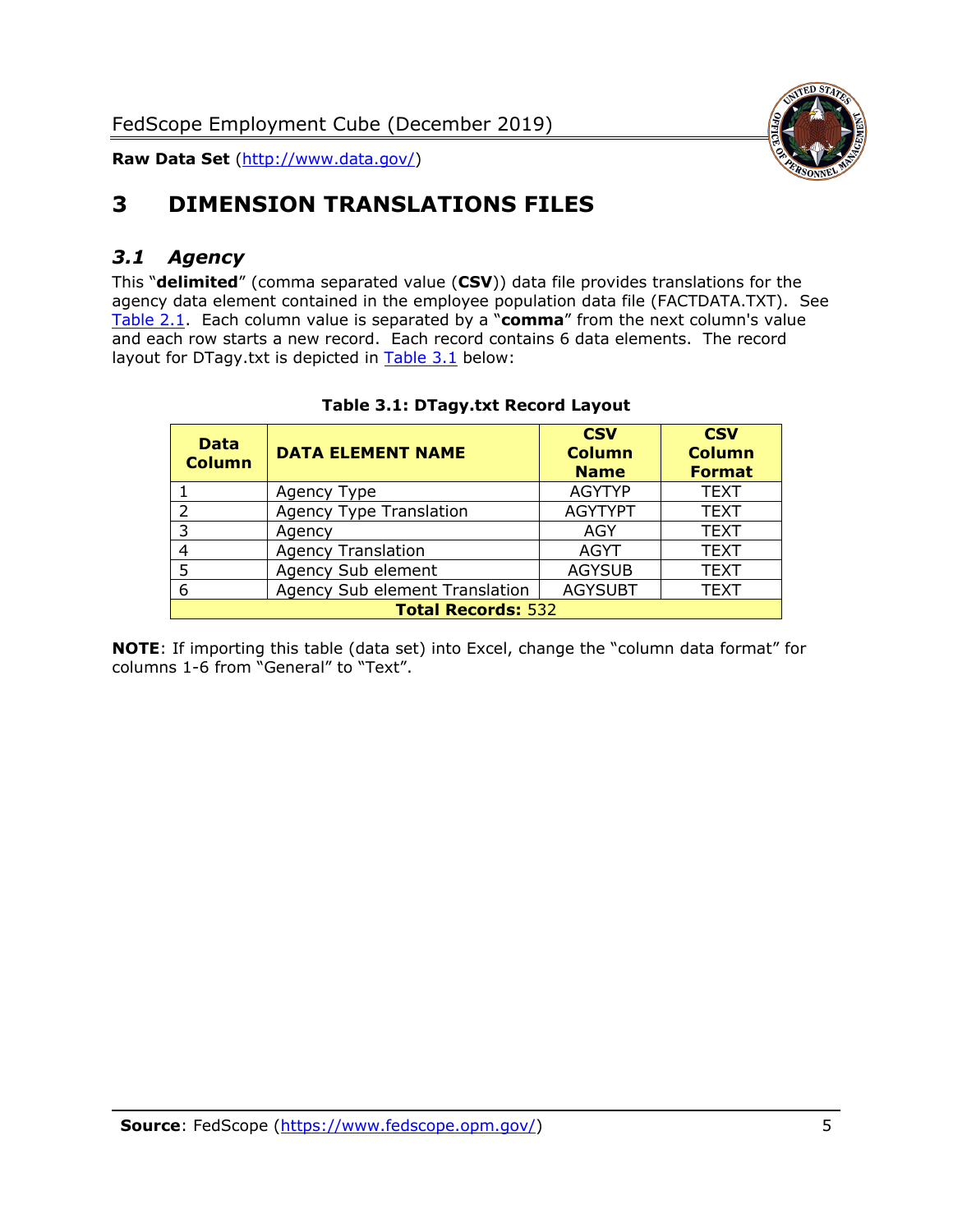## <span id="page-6-0"></span>*3.2 Location*

This "**delimited**" (comma separated value (**CSV**)) data file provides translations for the location data element contained in the employee population data file (FACTDATA.TXT). See [Table 2.1.](#page-4-0) Each column value is separated by a "**comma**" from the next column's value and each row starts a new record. Each record contains 4 data elements. The record layout for DTloc.txt is depicted in [Table 3.2](#page-6-2) below:

<span id="page-6-2"></span>

| <b>Data</b><br><b>Column</b> | <b>DATA ELEMENT NAME</b>         | <b>CSV</b><br><b>Column</b><br><b>Name</b> | <b>CSV</b><br><b>Column</b><br><b>Format</b> |
|------------------------------|----------------------------------|--------------------------------------------|----------------------------------------------|
|                              | Location Type                    | <b>LOCTYP</b>                              | <b>TEXT</b>                                  |
|                              | Location Type Translation        | <b>LOCTYPT</b>                             | <b>TEXT</b>                                  |
|                              | State/Country                    | <b>LOC</b>                                 | <b>TEXT</b>                                  |
|                              | <b>State/Country Translation</b> | LOCT                                       | <b>TEXT</b>                                  |
| <b>Total Records: 223</b>    |                                  |                                            |                                              |

| <b>Table 3.2: DTloc.txt Record Layout</b> |
|-------------------------------------------|
|-------------------------------------------|

**NOTE**: If importing this table (data set) into Excel, change the "column data format" for columns 1-4 from "General" to "Text".

## <span id="page-6-1"></span>*3.3 Age*

This "**delimited**" (comma separated value (**CSV**)) data file provides translations for the age data element contained in the employee population data file (FACTDATA.TXT). See Table [2.1.](#page-4-0) Each column value is separated by a "**comma**" from the next column's value and each row starts a new record. Each record contains 2 data elements. The record layout for DTagelvl.txt is depicted in [Table 3.3](#page-6-3) below:

<span id="page-6-3"></span>

| <b>Data</b><br><b>Column</b> | <b>DATA ELEMENT NAME</b> | <b>CSV</b><br><b>Column</b><br><b>Name</b> | <b>CSV</b><br><b>Column</b><br><b>Format</b> |
|------------------------------|--------------------------|--------------------------------------------|----------------------------------------------|
|                              | Age                      | AGELVL                                     | TFXT                                         |
|                              | Age Translation          | AGEL VLT                                   | TFXT                                         |
| <b>Total Records: 12</b>     |                          |                                            |                                              |

#### **Table 3.3: DTagelvl.txt Record Layout**

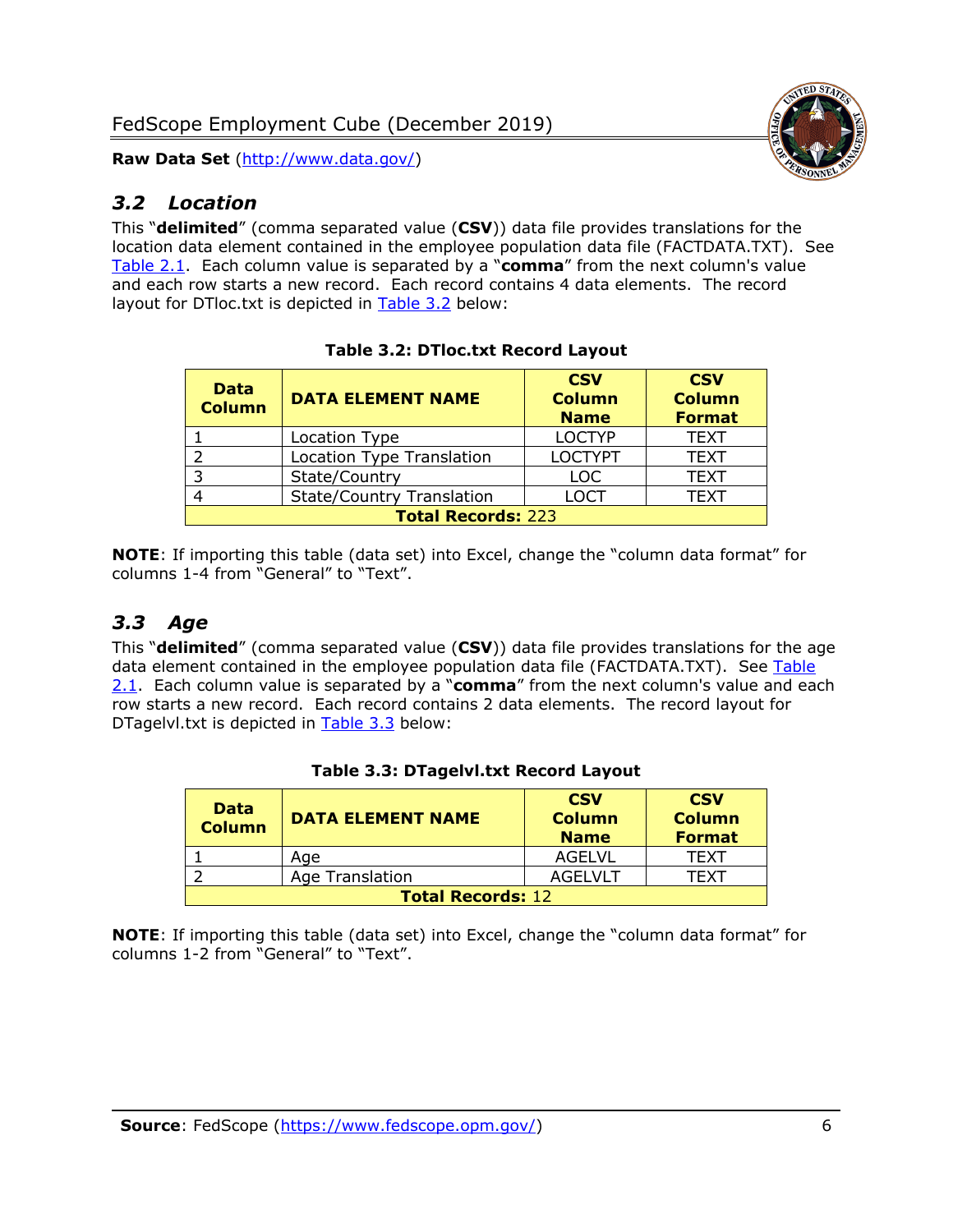

## <span id="page-7-0"></span>*3.4 Education Level*

This "**delimited**" (comma separated value (**CSV**)) data file provides translations for the education level data element contained in the employee population data file (FACTDATA.TXT). See [Table 2.1.](#page-4-0) Each column value is separated by a "**comma**" from the next column's value and each row starts a new record. Each record contains 4 data elements. The record layout for DTedlvl.txt is depicted in [Table 3.4](#page-7-1) below:

<span id="page-7-1"></span>

| <b>Data</b><br><b>Column</b> | <b>DATA ELEMENT NAME</b>                | <b>CSV</b><br><b>Column</b><br><b>Name</b> | <b>CSV</b><br><b>Column</b><br><b>Format</b> |
|------------------------------|-----------------------------------------|--------------------------------------------|----------------------------------------------|
|                              | <b>Education Level Type</b>             | <b>EDLVLTYP</b>                            | <b>TEXT</b>                                  |
| າ                            | <b>Education Level Type Translation</b> | <b>EDLVLTYPT</b>                           | <b>TEXT</b>                                  |
| 3                            | <b>Education Level</b>                  | <b>EDLVL</b>                               | <b>TEXT</b>                                  |
|                              | <b>Education Level Translation</b>      | <b>EDLVLT</b>                              | <b>TEXT</b>                                  |
| <b>Total Records: 24</b>     |                                         |                                            |                                              |

#### **Table 3.4: DTedlvl.txt Record Layout**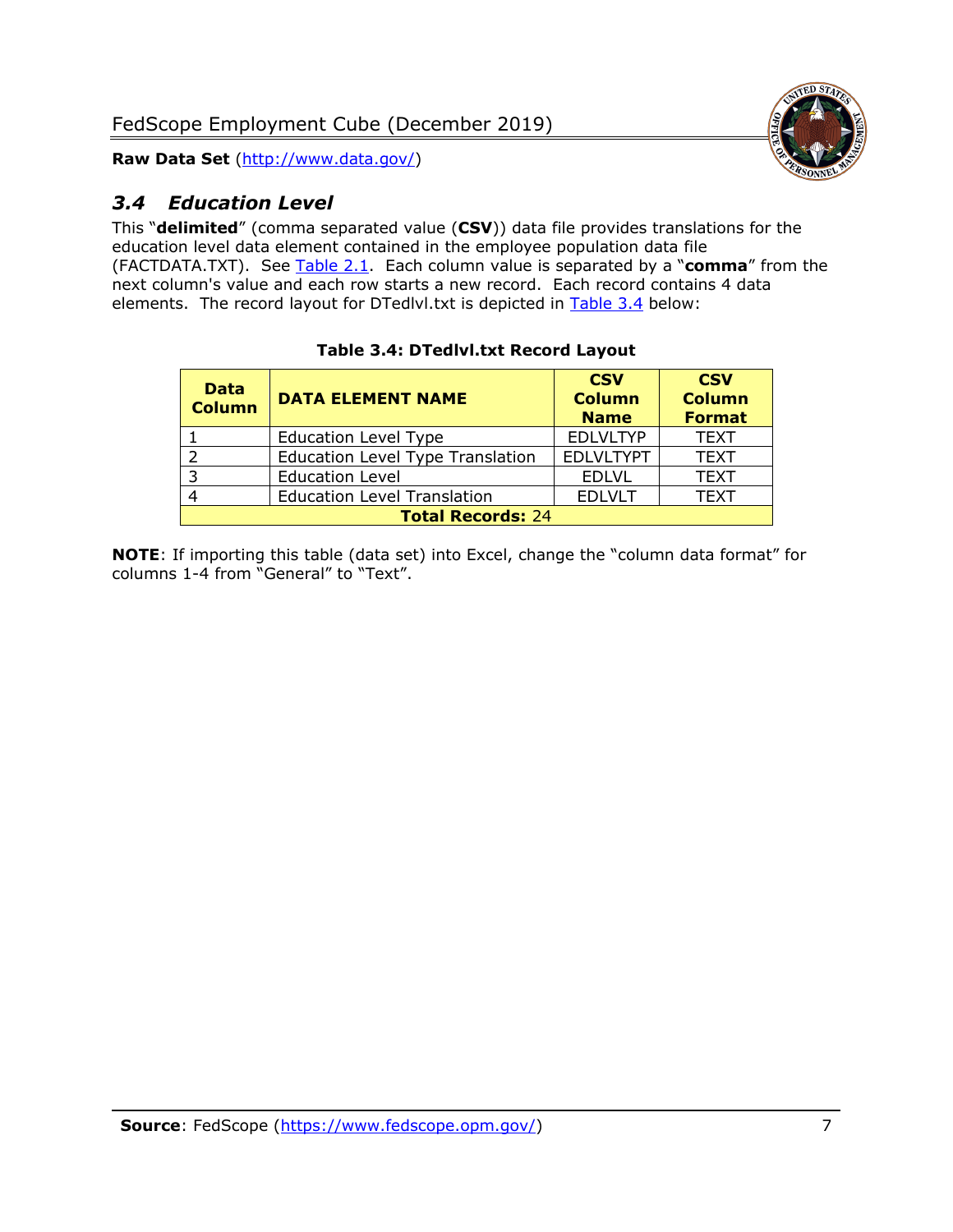

## <span id="page-8-0"></span>*3.5 General Schedule & Equivalent Grade*

This "**delimited**" (comma separated value (**CSV**)) data file provides translations for the general schedule & equivalent grade data element contained in the employee population data file (FACTDATA.TXT). See [Table 2.1.](#page-4-0) Each column value is separated by a "**comma**" from the next column's value and each row starts a new record. Each record contains 1 data element. The record layout for DTgsegrd.txt is depicted in [Table 3.5](#page-8-2) below:

#### **Table 3.5: DTgsegrd.txt Record Layout**

<span id="page-8-2"></span>

| <b>Data</b><br><b>Column</b> | <b>DATA ELEMENT NAME</b>            | <b>CSV</b><br><b>Column</b><br><b>Name</b> | <b>CSV</b><br><b>Column</b><br><b>Format</b> |
|------------------------------|-------------------------------------|--------------------------------------------|----------------------------------------------|
|                              | General Schedule & Equivalent Grade | GSEGRD                                     | TFXT                                         |
| <b>Total Records: 17</b>     |                                     |                                            |                                              |

**NOTE**: If importing this table (data set) into Excel, change the "column data format" for column 1-from "General" to "Text".

## <span id="page-8-1"></span>*3.6 Length of Service*

This "**delimited**" (comma separated value (**CSV**)) data file provides translations for the length of service data element contained in the employee population data file (FACTDATA.TXT). See [Table 2.1.](#page-4-0) Each column value is separated by a "**comma**" from the next column's value and each row starts a new record. Each record contains 2 data elements. The record layout for DTloslvl.txt is depicted in [Table 3.6](#page-8-3) below:

#### **Table 3.6: DTloslvl.txt Record Layout**

<span id="page-8-3"></span>

| <b>Data</b><br><b>Column</b> | <b>DATA ELEMENT NAME</b>      | <b>CSV</b><br><b>Column</b><br><b>Name</b> | <b>CSV</b><br><b>Column</b><br><b>Format</b> |
|------------------------------|-------------------------------|--------------------------------------------|----------------------------------------------|
|                              | Length of Service             | <b>LOSLVL</b>                              | TFXT                                         |
|                              | Length of Service Translation | <b>LOSLVLT</b>                             | TFXT                                         |
| <b>Total Records: 11</b>     |                               |                                            |                                              |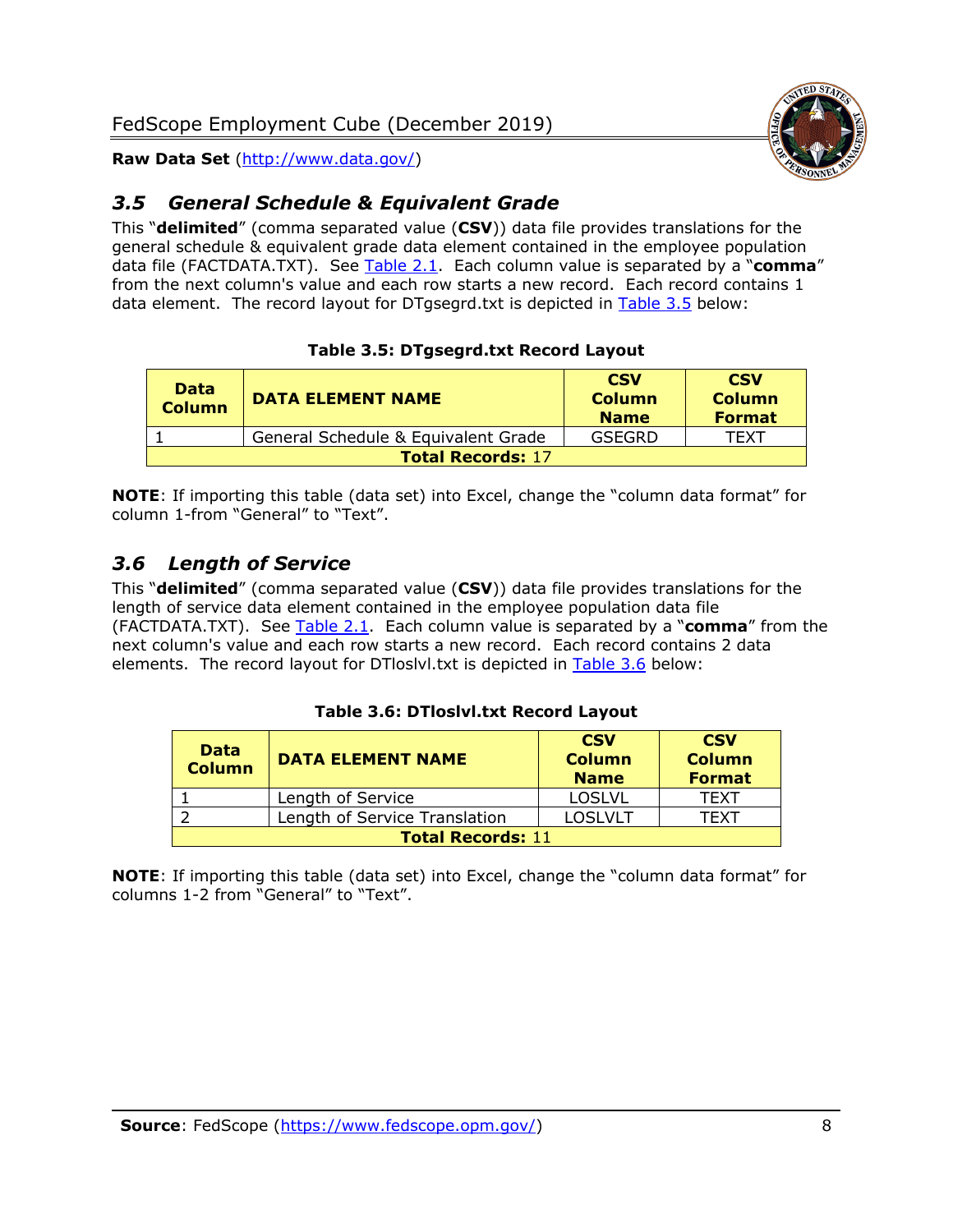

## <span id="page-9-0"></span>*3.7 Occupation*

This "**delimited**" (comma separated value (**CSV**)) data file provides translations for the occupation data element contained in the employee population data file (FACTDATA.TXT). See [Table 2.1.](#page-4-0) Each column value is separated by a "**comma**" from the next column's value and each row starts a new record. Each record contains 6 data elements. The record layout for DTocc.txt is depicted in [Table 3.7](#page-9-2) below:

<span id="page-9-2"></span>

| <b>Data</b><br><b>Column</b> | <b>DATA ELEMENT NAME</b>             | <b>CSV</b><br><b>Column</b><br><b>Name</b> | <b>CSV</b><br><b>Column</b><br><b>Format</b> |
|------------------------------|--------------------------------------|--------------------------------------------|----------------------------------------------|
|                              | Occupation Type                      | <b>OCCTYP</b>                              | <b>TEXT</b>                                  |
| $\overline{2}$               | Occupation Type Translation          | <b>OCCTYPT</b>                             | <b>TEXT</b>                                  |
| 3                            | <b>Occupation Family</b>             | <b>OCCFAM</b>                              | <b>TEXT</b>                                  |
| 4                            | <b>Occupation Family Translation</b> | <b>OCCFAMT</b>                             | <b>TEXT</b>                                  |
| 5                            | Occupation                           | <b>OCC</b>                                 | <b>TEXT</b>                                  |
| 6                            | <b>Occupation Translation</b>        | <b>OCCT</b>                                | <b>TEXT</b>                                  |
| <b>Total Records: 672</b>    |                                      |                                            |                                              |

**NOTE**: If importing this table (data set) into Excel, change the "column data format" for columns 1-6 from "General" to "Text".

## <span id="page-9-1"></span>*3.8 Occupation Category*

This "**delimited**" (comma separated value (**CSV**)) data file provides translations for the occupation category data element contained in the employee population data file (FACTDATA.TXT). See [Table 2.1.](#page-4-0) Each column value is separated by a "**comma**" from the next column's value and each row starts a new record. Each record contains 2 data elements. The record layout for DTpatco.txt is depicted in [Table 3.8](#page-9-3) below:

<span id="page-9-3"></span>

| Data<br><b>Column</b>   | <b>DATA ELEMENT NAME</b>               | <b>CSV</b><br><b>Column</b><br><b>Name</b> | <b>CSV</b><br><b>Column</b><br><b>Format</b> |
|-------------------------|----------------------------------------|--------------------------------------------|----------------------------------------------|
|                         | <b>Occupation Category</b>             | <b>PATCO</b>                               | <b>TEXT</b>                                  |
|                         | <b>Occupation Category Translation</b> | <b>PATCOT</b>                              | <b>TFXT</b>                                  |
| <b>Total Records: 7</b> |                                        |                                            |                                              |

|  |  | Table 3.8: DTpatco.txt Record Layout |  |
|--|--|--------------------------------------|--|
|  |  |                                      |  |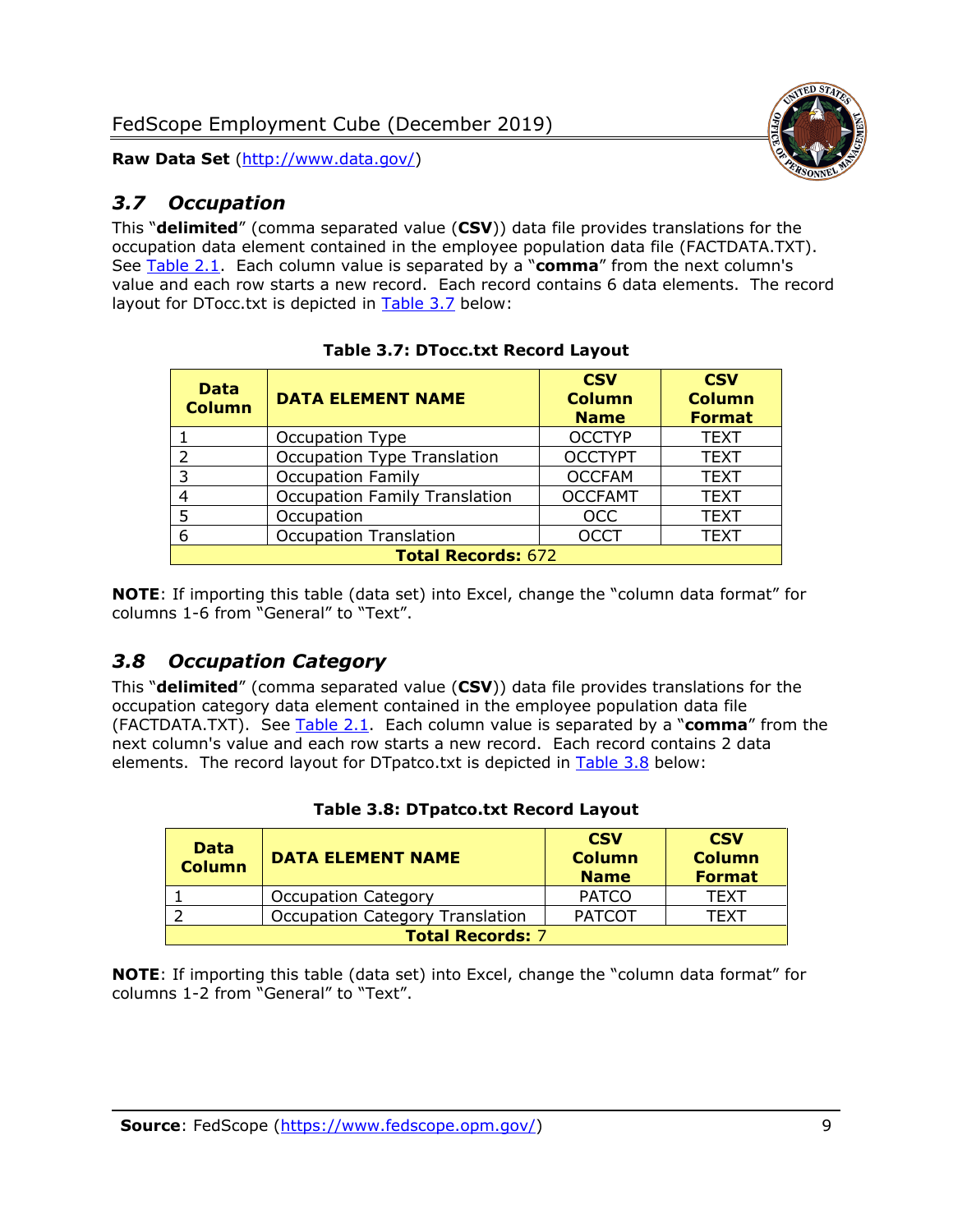

## <span id="page-10-0"></span>*3.9 Pay Plan & Grade*

This "**delimited**" (comma separated value (**CSV**)) data file provides translations for the pay plan & grade data element contained in the employee population data file (FACTDATA.TXT). See [Table 2.1.](#page-4-0) Each column value is separated by a "**comma**" from the next column's value and each row starts a new record. Each record contains 7 data elements. The record layout for DTppgrd.txt is depicted in [Table 3.9](#page-10-2) below:

<span id="page-10-2"></span>

| <b>Data</b><br><b>Column</b> | <b>DATA ELEMENT NAME</b>   | <b>CSV</b><br><b>Column</b><br><b>Name</b> | <b>CSV</b><br><b>Column</b><br><b>Format</b> |
|------------------------------|----------------------------|--------------------------------------------|----------------------------------------------|
|                              | Pay Plan Type              | <b>PPTYP</b>                               | <b>TEXT</b>                                  |
| $\overline{2}$               | Pay Plan Type Translation  | <b>PPTYPT</b>                              | <b>TEXT</b>                                  |
| 3                            | Pay Plan Group             | <b>PPGROUP</b>                             | <b>TEXT</b>                                  |
| 4                            | Pay Plan Group Translation | <b>PPGROUPT</b>                            | <b>TEXT</b>                                  |
| 5                            | Pay Plan                   | <b>PAYPLAN</b>                             | <b>TEXT</b>                                  |
| 6                            | Pay Plan Translation       | PAYPLANT                                   | <b>TEXT</b>                                  |
| $\overline{7}$               | Pay Plan & Grade           | <b>PPGRD</b>                               | <b>TEXT</b>                                  |
| <b>Total Records: 1,020</b>  |                            |                                            |                                              |

**Table 3.9: DTppgrd.txt Record Layout**

**NOTE**: If importing this table (data set) into Excel, change the "column data format" for columns 1-7 from "General" to "Text".

## <span id="page-10-1"></span>*3.10 Salary Level*

This "**delimited**" (comma separated value (**CSV**)) data file provides translations for the salary level data element contained in the employee population data file (FACTDATA.TXT). See [Table 2.1.](#page-4-0) Each column value is separated by a "**comma**" from the next column's value and each row starts a new record. Each record contains 2 data elements. The record layout for DTsallvl.txt is depicted in [Table 3.10](#page-10-3) below:

<span id="page-10-3"></span>

| <b>Data</b><br><b>Column</b> | <b>DATA ELEMENT NAME</b>        | <b>CSV</b><br><b>Column</b><br><b>Name</b> | <b>CSV</b><br><b>Column</b><br><b>Format</b> |
|------------------------------|---------------------------------|--------------------------------------------|----------------------------------------------|
|                              | Salary Level                    | <b>SALLVL</b>                              | <b>TFXT</b>                                  |
|                              | <b>Salary Level Translation</b> | SALLVLT                                    | TFXT                                         |
| <b>Total Records: 26</b>     |                                 |                                            |                                              |

|  |  | Table 3.10: DTsallvl.txt Record Layout |  |
|--|--|----------------------------------------|--|
|--|--|----------------------------------------|--|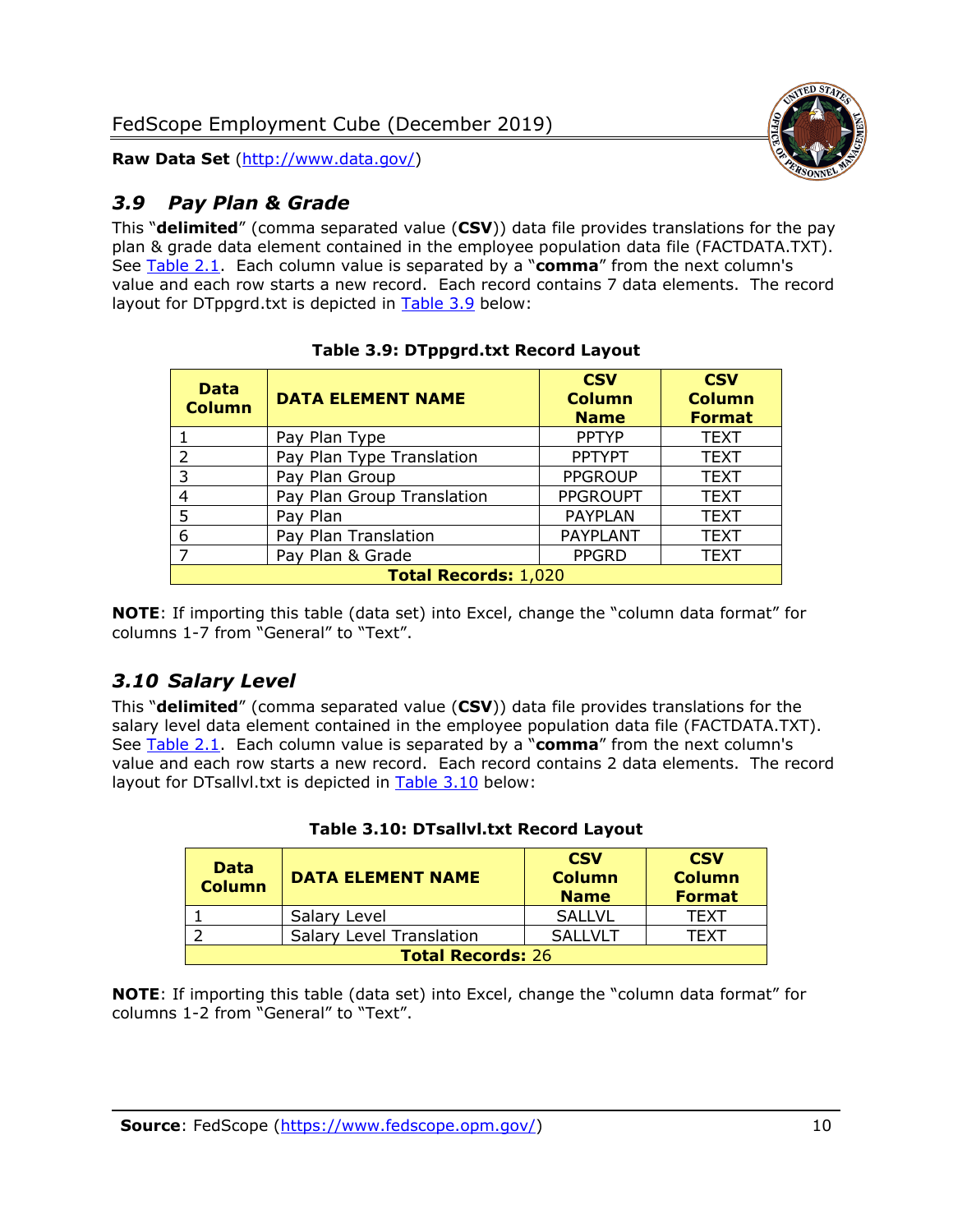

## <span id="page-11-0"></span>*3.11 STEM Occupations*

This "**delimited**" (comma separated value (**CSV**)) data file provides translations for the STEM occupations data element contained in the employee population data file (FACTDATA.TXT). See [Table 2.1.](#page-4-0) Each column value is separated by a "**comma**" from the next column's value and each row starts a new record. Each record contains 6 data elements. The record layout for DTstemocc.txt is depicted in [Table 3.11](#page-11-2) below:

<span id="page-11-2"></span>

| <b>Data</b><br><b>Column</b> | <b>DATA ELEMENT NAME</b>                     | <b>CSV</b><br><b>Column</b><br><b>Name</b> | <b>CSV</b><br><b>Column</b><br><b>Format</b> |  |  |
|------------------------------|----------------------------------------------|--------------------------------------------|----------------------------------------------|--|--|
|                              | <b>STEM Occupation Aggregate</b>             | <b>STEMAGG</b>                             | <b>TEXT</b>                                  |  |  |
| $\mathcal{P}$                | <b>STEM Occupation Aggregate Translation</b> | <b>STEMAGGT</b>                            | <b>TEXT</b>                                  |  |  |
| 3                            | <b>STEM Occupation Type</b>                  | <b>STEMTYP</b>                             | <b>TEXT</b>                                  |  |  |
| 4                            | <b>STEM Occupation Type Translation</b>      | <b>STEMTYPT</b>                            | <b>TEXT</b>                                  |  |  |
| 5                            | <b>STEM Occupation</b>                       | <b>STEMOCC</b>                             | <b>TEXT</b>                                  |  |  |
| 6                            | <b>STEM Occupation Translation</b>           | <b>STEMOCCT</b>                            | <b>TEXT</b>                                  |  |  |
|                              | <b>Total Records: 118</b>                    |                                            |                                              |  |  |

**Table 3.11: DTstemocc.txt Record Layout**

**NOTE**: If importing this table (data set) into Excel, change the "column data format" for columns 1-6 from "General" to "Text".

## <span id="page-11-1"></span>*3.12 Supervisory Status*

This "**delimited**" (comma separated value (**CSV**)) data file provides translations for the supervisory status data element contained in the employee population data file (FACTDATA.TXT). See [Table 2.1.](#page-4-0) Each column value is separated by a "**comma**" from the next column's value and each row starts a new record. Each record contains 4 data elements. The record layout for DTsuper.txt is depicted in [Table 3.12](#page-11-3) below:

<span id="page-11-3"></span>

| <b>Data</b><br><b>Column</b> | <b>DATA ELEMENT NAME</b>              | <b>CSV</b><br><b>Column</b><br><b>Name</b> | <b>CSV</b><br><b>Column</b><br><b>Format</b> |
|------------------------------|---------------------------------------|--------------------------------------------|----------------------------------------------|
|                              | Supervisory Status Type               | <b>SUPERTYP</b>                            | <b>TEXT</b>                                  |
|                              | Supervisory Status Type Translation   | <b>SUPERTYPT</b>                           | <b>TEXT</b>                                  |
|                              | <b>Supervisory Status</b>             | <b>SUPERVIS</b>                            | <b>TEXT</b>                                  |
|                              | <b>Supervisory Status Translation</b> | <b>SUPERVIST</b>                           | <b>TEXT</b>                                  |
| <b>Total Records: 7</b>      |                                       |                                            |                                              |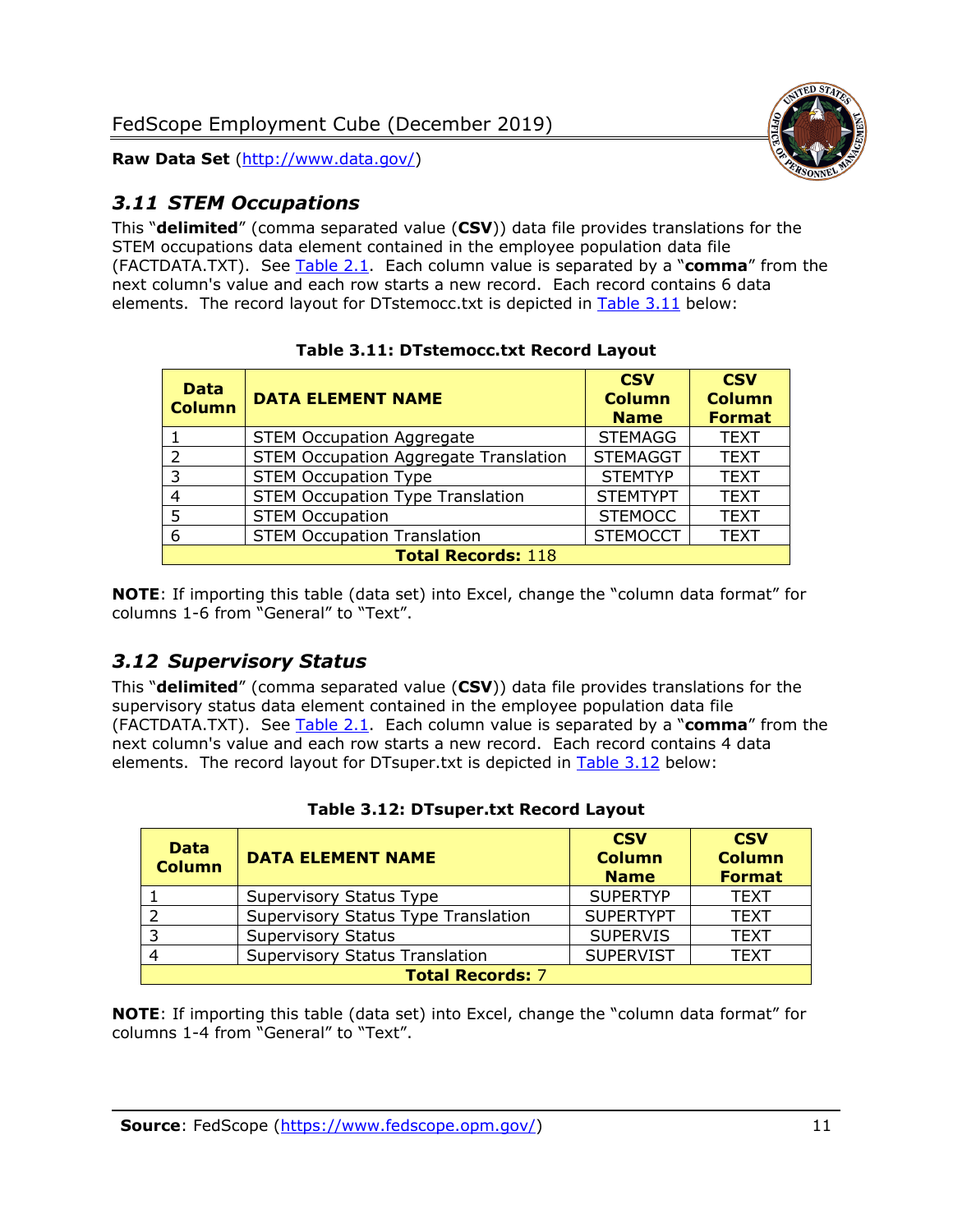

## <span id="page-12-0"></span>*3.13 Type of Appointment*

This "**delimited**" (comma separated value (**CSV**)) data file provides translations for the type of appointment data element contained in the employee population data file (FACTDATA.TXT). See [Table 2.1.](#page-4-0) Each column value is separated by a "**comma**" from the next column's value and each row starts a new record. Each record contains 4 data elements. The record layout for DTtoa.txt is depicted in [Table 3.13](#page-12-2) below:

<span id="page-12-2"></span>

| <b>Data</b><br><b>Column</b> | <b>DATA ELEMENT NAME</b>             | <b>CSV</b><br><b>Column</b><br><b>Name</b> | <b>CSV</b><br><b>Column</b><br><b>Format</b> |
|------------------------------|--------------------------------------|--------------------------------------------|----------------------------------------------|
|                              | Type of Appointment Type             | <b>TOATYP</b>                              | <b>TEXT</b>                                  |
|                              | Type of Appointment Type Translation | <b>TOATYPT</b>                             | <b>TEXT</b>                                  |
| 3                            | Type of Appointment                  | TOA                                        | <b>TEXT</b>                                  |
|                              | Type of Appointment Translation      | <b>TOAT</b>                                | <b>TEXT</b>                                  |
| <b>Total Records: 21</b>     |                                      |                                            |                                              |

#### **Table 3.13: DTtoa.txt Record Layout**

**NOTE**: If importing this table (data set) into Excel, change the "column data format" for columns 1-4 from "General" to "Text".

## <span id="page-12-1"></span>*3.14 Work Schedule*

This "**delimited**" (comma separated value (**CSV**)) data file provides translations for the work schedule data element contained in the employee population data file (FACTDATA.TXT). See [Table 2.1.](#page-4-0) Each column value is separated by a "**comma**" from the next column's value and each row starts a new record. Each record contains 4 data elements. The record layout for DTwrksch.txt is depicted in [Table 3.14](#page-12-3) below:

<span id="page-12-3"></span>

| <b>Data</b><br><b>Column</b> | <b>DATA ELEMENT NAME</b>         | <b>CSV</b><br><b>Column</b><br><b>Name</b> | <b>CSV</b><br><b>Column</b><br><b>Format</b> |
|------------------------------|----------------------------------|--------------------------------------------|----------------------------------------------|
|                              | Work Schedule Type               | <b>WSTYP</b>                               | <b>TEXT</b>                                  |
|                              | Work Schedule Type Translation   | <b>WSTYPT</b>                              | <b>TEXT</b>                                  |
| $\overline{3}$               | Work Schedule                    | <b>WORKSCH</b>                             | <b>TEXT</b>                                  |
|                              | <b>Work Schedule Translation</b> | <b>WORKSCHT</b>                            | <b>TEXT</b>                                  |
| <b>Total Records: 12</b>     |                                  |                                            |                                              |

#### **Table 3.14: DTwrksch.txt Record Layout**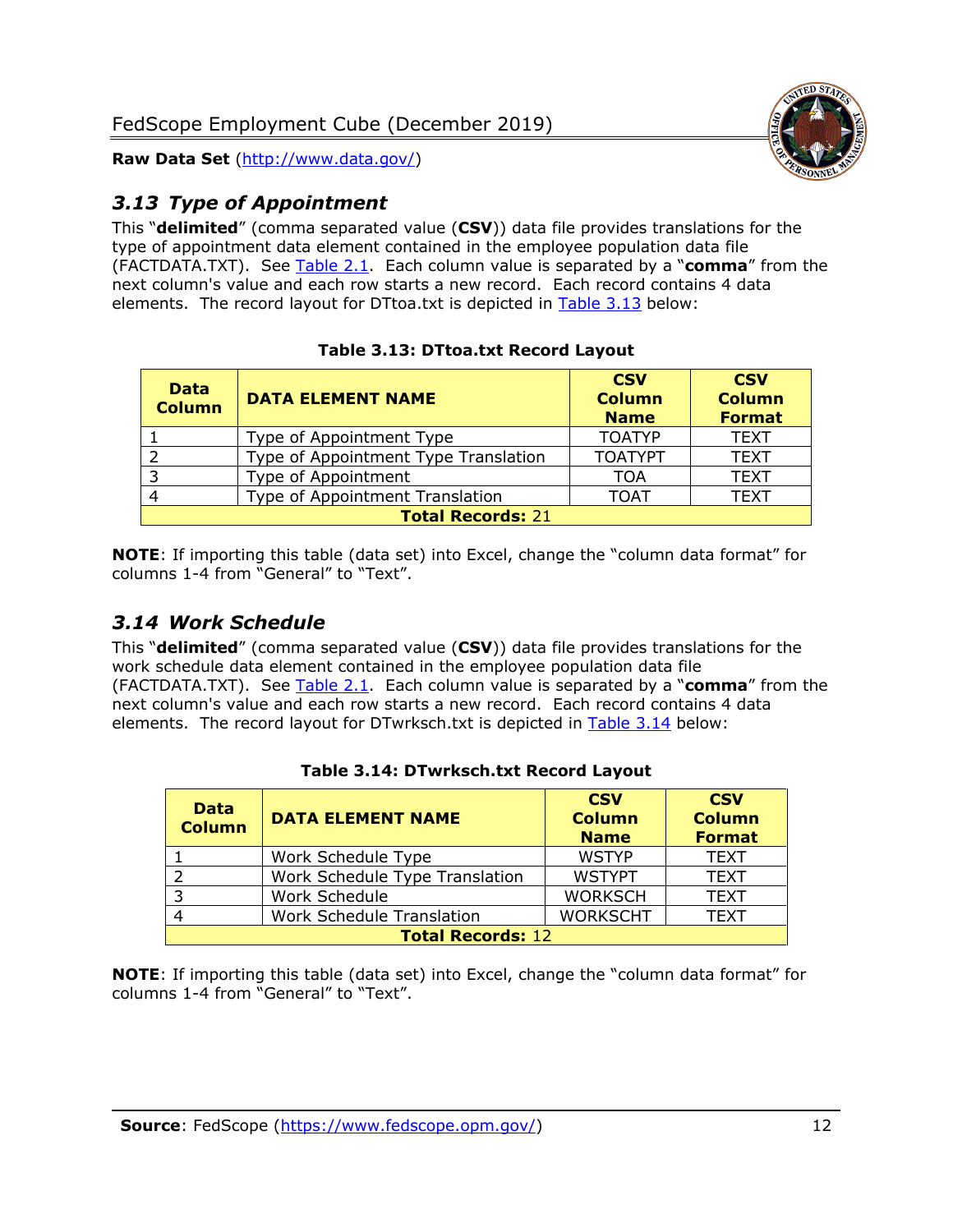

### <span id="page-13-0"></span>*3.15 Work Status*

This "**delimited**" (comma separated value (**CSV**)) data file provides translations for the work status data element contained in the employee population data file (FACTDATA.TXT). See [Table 2.1.](#page-4-0) Each column value is separated by a "**comma**" from the next column's value and each row starts a new record. Each record contains 2 data elements. The record layout for DTwkstat.txt is depicted in [Table 3.15](#page-13-2) below:

<span id="page-13-2"></span>

| <b>Data</b><br><b>Column</b> | <b>DATA ELEMENT NAME</b>       | <b>CSV</b><br><b>Column</b><br><b>Name</b> | <b>CSV</b><br><b>Column</b><br><b>Format</b> |
|------------------------------|--------------------------------|--------------------------------------------|----------------------------------------------|
|                              | <b>Work Status</b>             | <b>WORKSTAT</b>                            | <b>TFXT</b>                                  |
|                              | <b>Work Status Translation</b> | <b>WORKSTATT</b>                           | TFXT                                         |
| <b>Total Records: 2</b>      |                                |                                            |                                              |

#### **Table 3.15: DTwkstat.txt Record Layout**

**NOTE**: If importing this table (data set) into Excel, change the "column data format" for columns 1-2 from "General" to "Text".

#### <span id="page-13-1"></span>*3.16 Date*

This "**delimited**" (comma separated value (**CSV**)) data file provides translations for the status file month date data element contained in the employee population data file (FACTDATA.TXT). See [Table 2.1.](#page-4-0) Each column value is separated by a "**comma**" from the next column's value and each row starts a new record. Each record contains 2 data elements. The record layout for DTdate.txt is depicted in [Table 3.16](#page-13-3) below:

<span id="page-13-3"></span>

| <b>Data</b><br><b>Column</b> | <b>DATA ELEMENT NAME</b> | <b>CSV</b><br><b>Column</b><br><b>Name</b> | <b>CSV</b><br><b>Column</b><br><b>Format</b> |
|------------------------------|--------------------------|--------------------------------------------|----------------------------------------------|
|                              | File Date                | <b>DATECODE</b>                            | TFXT                                         |
|                              | File Date Translation    | <b>DATECODET</b>                           | TFXT                                         |
| <b>Total Records: 1</b>      |                          |                                            |                                              |

#### **Table 3.16: DTdate.txt Record Layout**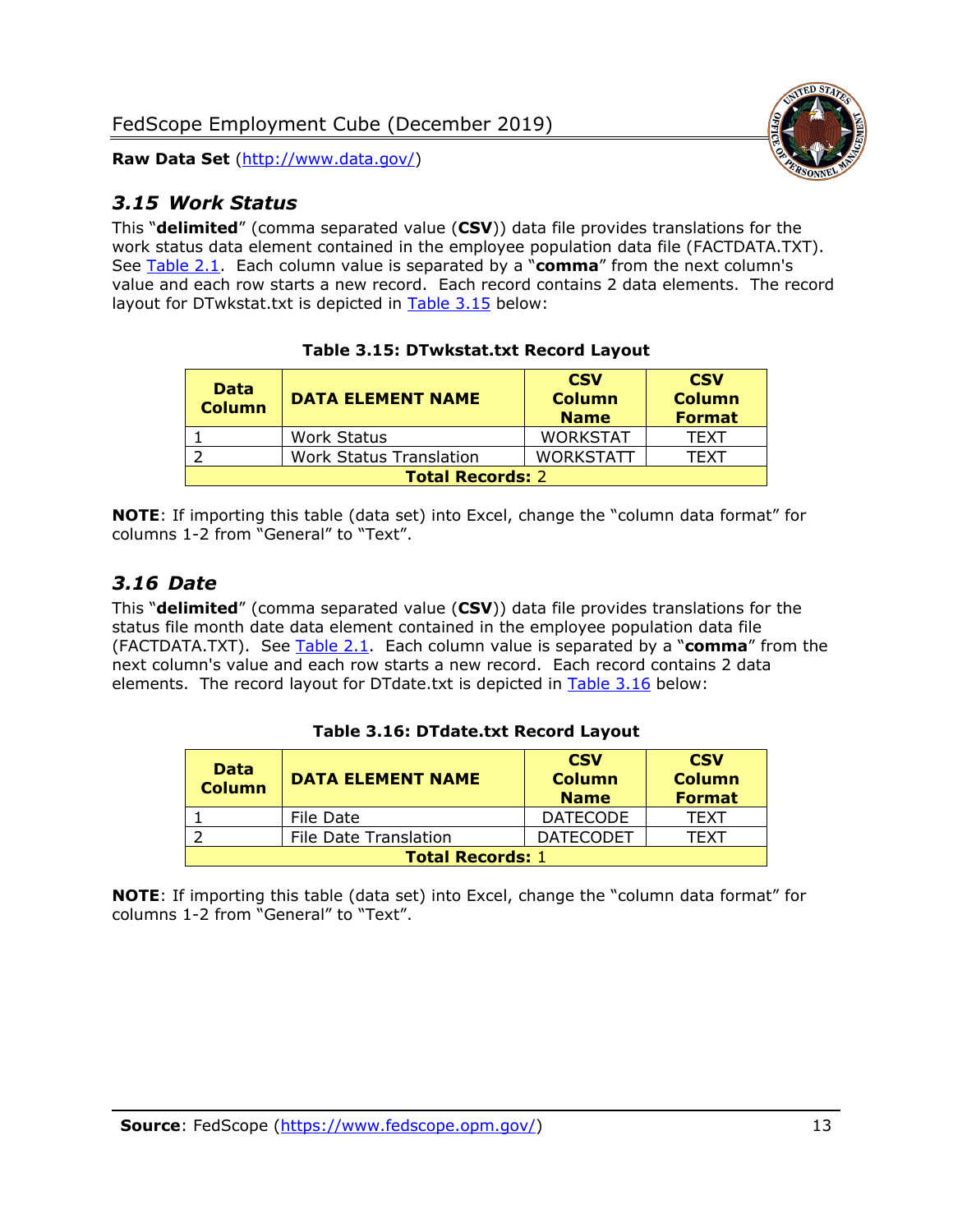FedScope Employment Cube (December 2019)

**Raw Data Set** (http://www.data.gov/)

## <span id="page-14-0"></span>*3.17 Employment*

There is no translation file for this data element. Every record in the employee population data file (FACTDATA.TXT) contains a value of "1" for this field. See Chapter  $4.17$  for definition of **Employment**.

## <span id="page-14-1"></span>*3.18 Average Salary*

There is no translation file for this data element. See Chapter  $4.18$  for definition of Average [Salary](#page-17-1) [Average Salary.](#page-17-1)

### <span id="page-14-2"></span>*3.19 Average Length of Service*

There is no translation file for this data element. See Chapter  $4.19$  for definition of Average [Length of Service](#page-17-2)

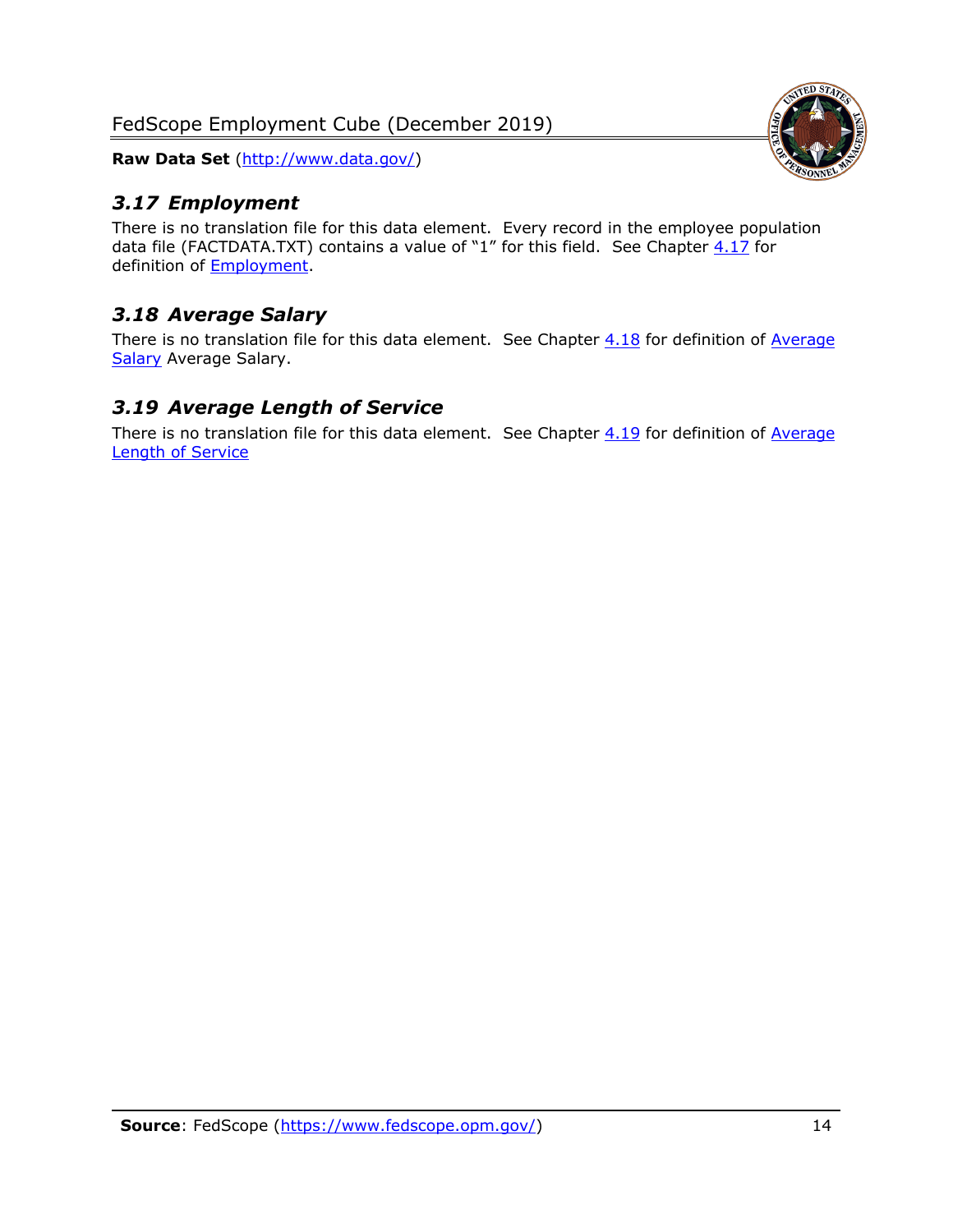<span id="page-15-0"></span>

#### <span id="page-15-1"></span>*4.1 Agency*

<span id="page-15-2"></span>The employing organization.

#### *4.2 Location*

The official duty station of an employee. Locations in the United States are defined in terms of states. Locations outside the United States are defined in terms of countries and U.S. territories.

## <span id="page-15-3"></span>*4.3 Age*

An employee's age. Age is displayed in five-year intervals, except for an initial interval of less than 20 years and a final interval of 65 years or more.

#### <span id="page-15-4"></span>*4.4 Education Level*

<span id="page-15-5"></span>The extent of an employee's educational attainment from an accredited institution.

#### *4.5 General Schedule & Equivalent Grade*

The General Schedule grade for pay plans in the General Schedule and Equivalent pay plan category (See [Pay Plan & Grade\)](#page-16-0).

#### <span id="page-15-6"></span>*4.6 Length of Service*

The number of years of Federal civilian employment, creditable military service, and other service made creditable by specific legislation. Length of service is grouped by five-year intervals, except for:

- a. the initial intervals of less than 1 year, 1-2 years, and 3-4 years and
- b. the final interval of 35 years or more.

#### <span id="page-15-7"></span>*4.7 Occupation*

<span id="page-15-8"></span>An employee's occupation as defined by the Office of Personnel Management (OPM).

#### *4.8 Occupation Category*

Occupational categories are defined by the educational requirements of the occupation and the subject matter and level of difficulty or responsibility of the work.

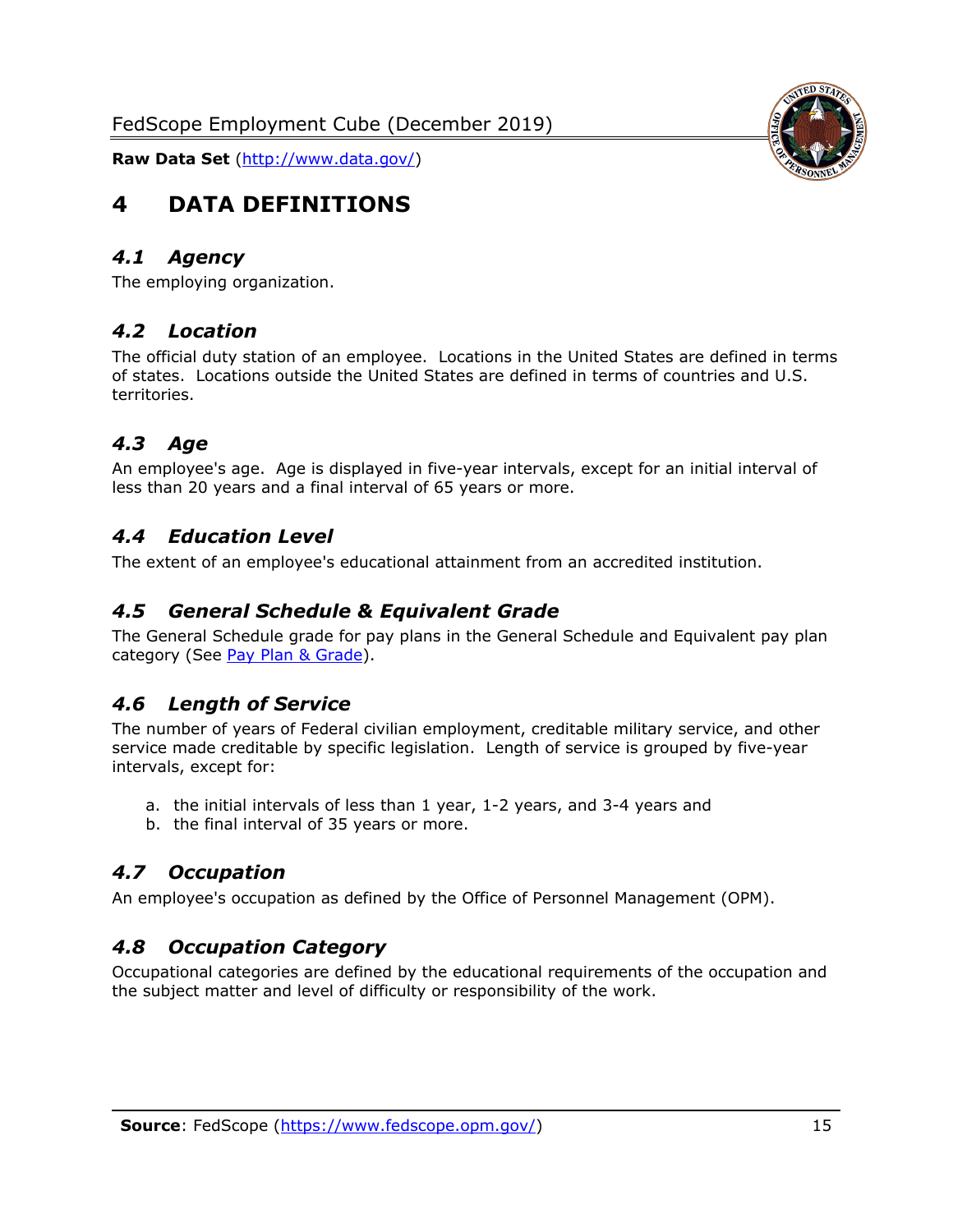## <span id="page-16-0"></span>*4.9 Pay Plan & Grade*

The pay system and, where applicable, the grade used to determine an employee's basic pay rate. Grade denotes a hierarchical position in a pay plan and is sometimes referred to as level, class, rank, or pay band.

## <span id="page-16-1"></span>*4.10 Salary Level*

An employee's adjusted basic pay, which is an annualized rate of pay. Adjusted basic pay is the sum of an employee's rate of basic pay plus any locality comparability payment and/or special pay adjustment for law enforcement officers. Salaries are grouped by \$10,000 intervals, except for an initial interval of less than \$20,000 and a final interval of \$180,000 or more.

An employee's actual earnings may be more or less than the annualized rate because of factors such as overtime, shift differentials, less than full time work, or leave without pay.

## <span id="page-16-2"></span>*4.11 STEM Occupations*

Listing of occupations grouped into the following four occupational series:

- 1. **S**cience
- 2. **T**echnology
- 3. **E**ngineering
- 4. **M**athematics

## <span id="page-16-3"></span>*4.12 Supervisory Status*

The nature of managerial, supervisory, or non-supervisory responsibility assigned to an employee's position.

## <span id="page-16-4"></span>*4.13 Type of Appointment*

<span id="page-16-5"></span>An employee's appointment in terms of permanence and competitiveness.

#### *4.14 Work Schedule*

<span id="page-16-6"></span>The time basis on which an employee is scheduled to work.

## *4.15 Work Status*

A combination of Type of Appointment and Work Schedule data elements. The Work Status data element is limited to "Non-Seasonal Full Time Permanent" and "Other Employees".

## <span id="page-16-7"></span>*4.16 Date*

<span id="page-16-8"></span>The file date (e.g. December 2019 represented by 201912).

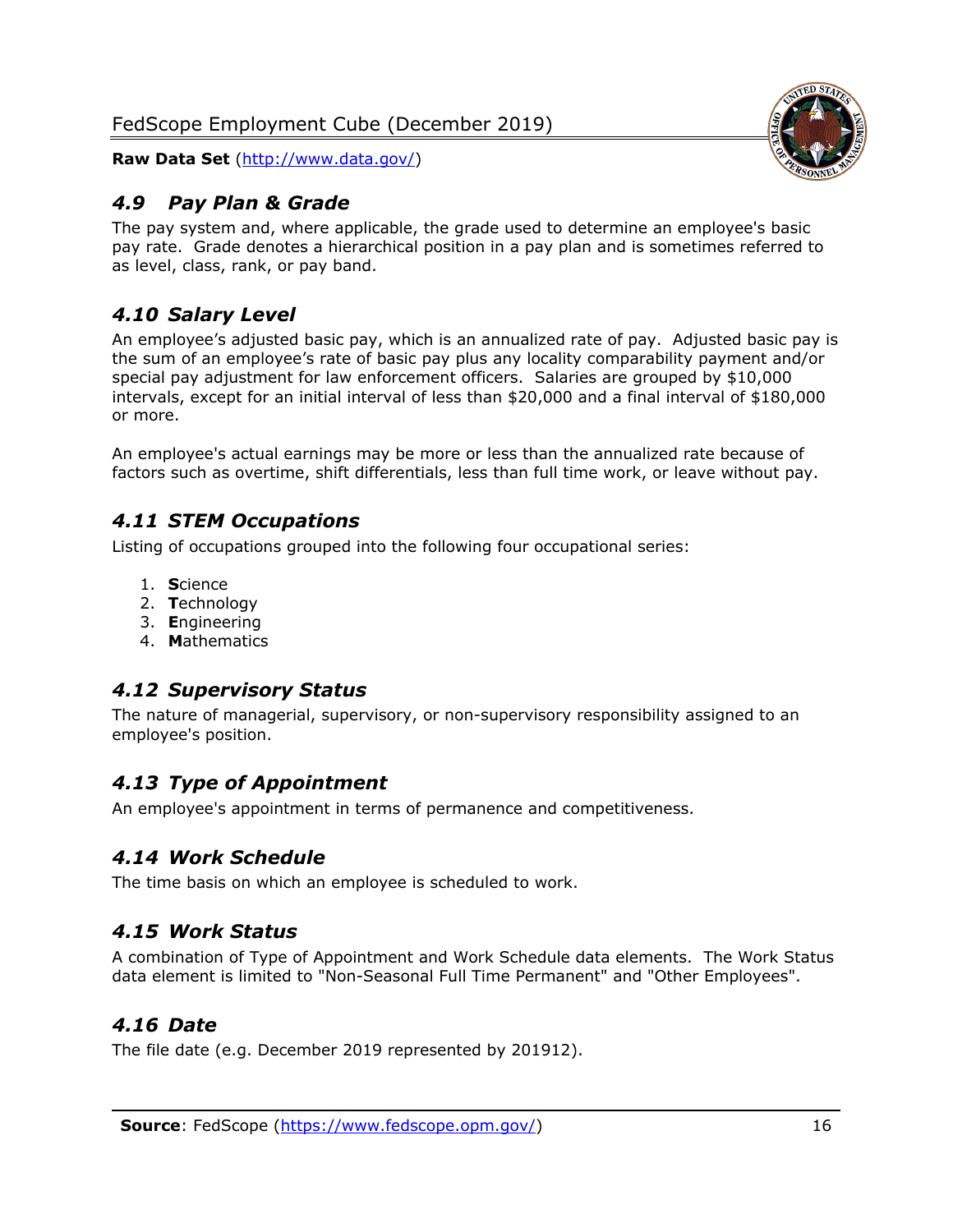<span id="page-17-0"></span>

A measure representing the number of employees in pay status at the end of the quarter (or end of the pay period prior to the end of the quarter).

## <span id="page-17-1"></span>*4.18 Average Salary*

A measure representing the average adjusted basic pay, an annualized rate of pay. Adjusted basic pay is the sum of an employee's rate of basic pay and any locality comparability payment and/or special pay adjustment for law enforcement officers.

An employee's actual earnings may be more or less than the annualized rate because of factors such as overtime, shift differentials, less than full time work, or leave without pay.

Invalid salary values are excluded from the average. A large number of invalid values could invalidate the average. To obtain counts of invalid values, display the data using the Salary Level dimension (See [Salary Level\)](#page-16-1).

## <span id="page-17-2"></span>*4.19 Average Length of Service*

A measure representing the average number of years of Federal civilian employment and creditable military service.

Invalid values are excluded from the average. A large number of invalid values could invalidate the average. To obtain counts of invalid values, display the data using the Length of Service dimension (See [Length of Service\)](#page-15-6).